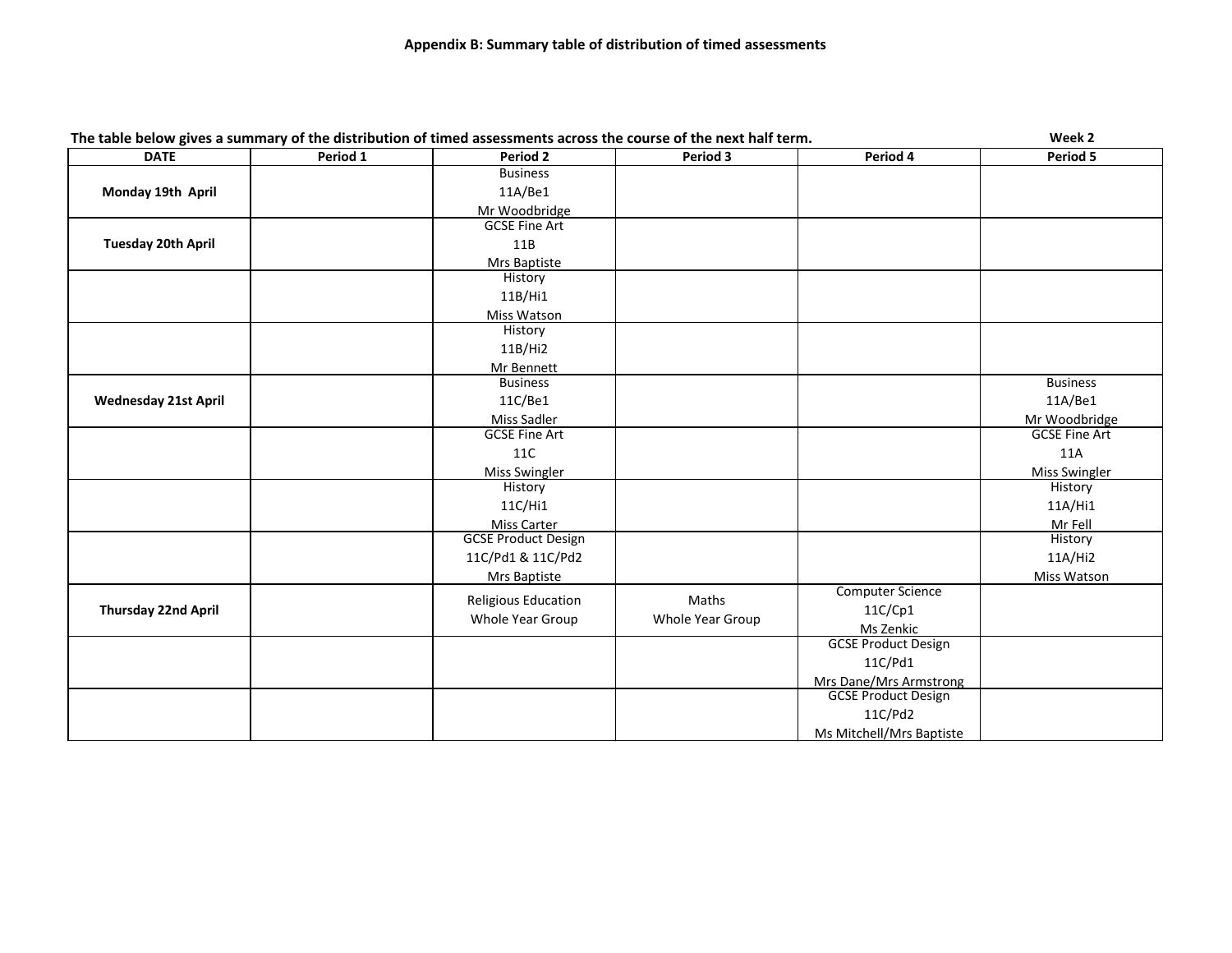|                            |                           |                 |                      |                      | Week 2   |
|----------------------------|---------------------------|-----------------|----------------------|----------------------|----------|
| <b>DATE</b>                | Period 1                  | <b>Period 2</b> | Period 3             | Period 4             | Period 5 |
|                            |                           |                 |                      | <b>GCSE Fine Art</b> |          |
| <b>Thursday 22nd April</b> |                           |                 |                      | 11C                  |          |
|                            |                           |                 |                      | <b>Miss Swingler</b> |          |
|                            |                           |                 |                      | <b>Business</b>      |          |
|                            |                           |                 |                      | 11C/Be1              |          |
|                            |                           |                 |                      | Miss Sadler          |          |
| Friday 23rd April          | Maths<br>Whole Year Group |                 | <b>GCSE Fine Art</b> |                      |          |
|                            |                           |                 | 11A                  |                      |          |
|                            |                           |                 | Miss Swingler        |                      |          |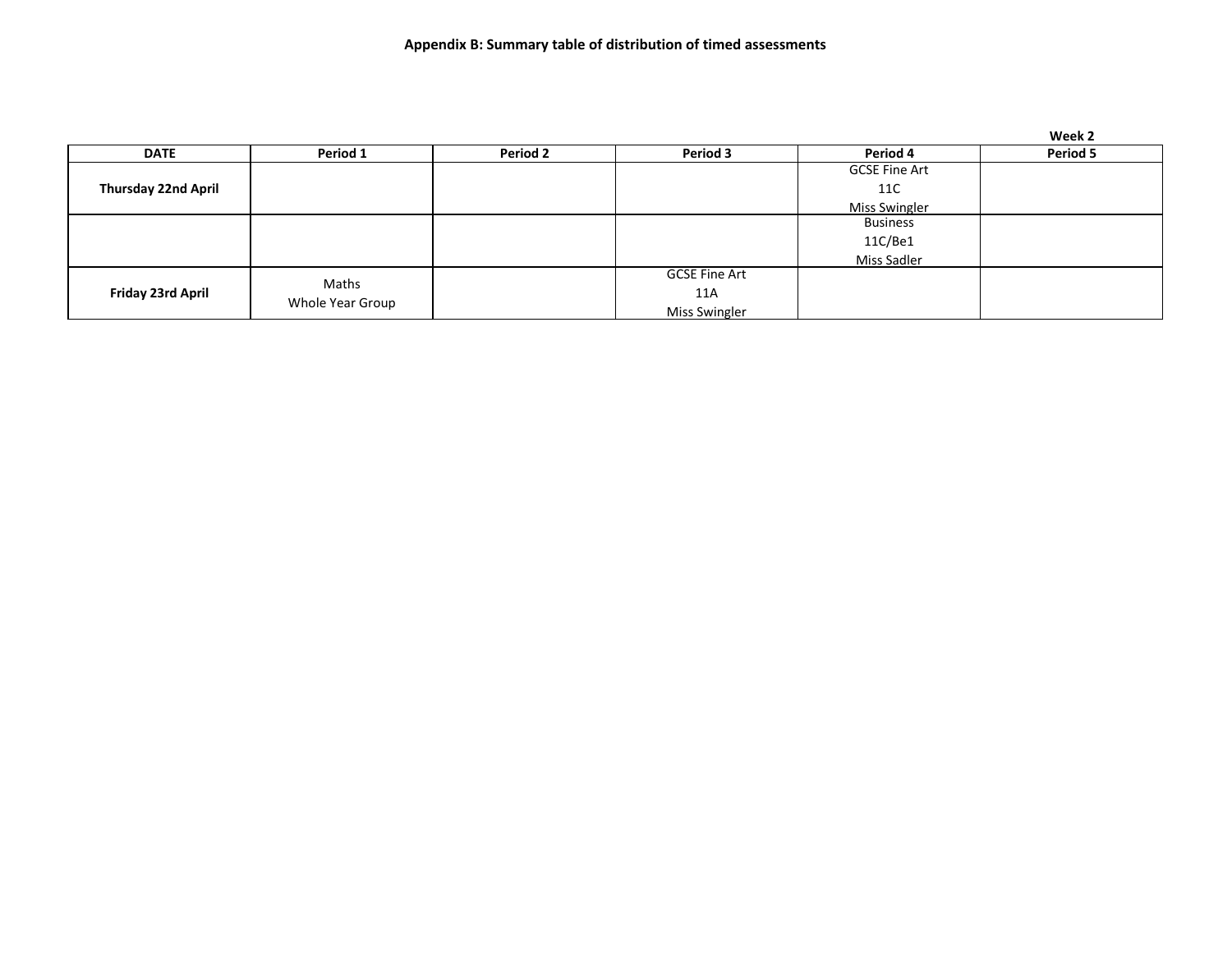|                           |                   |                        |                      |          | Week 1                     |
|---------------------------|-------------------|------------------------|----------------------|----------|----------------------------|
| <b>DATE</b>               | Period 1          | Period 2               | Period 3             | Period 4 | Period 5                   |
|                           |                   |                        | Health & Social Care |          | <b>Business</b>            |
| Monday 26th April         |                   | <b>Biology Paper 1</b> | 11YW                 |          | 11C/Be1                    |
|                           |                   | Whole Year Group       | <b>Miss Hunter</b>   |          | Miss Sadler                |
|                           |                   |                        |                      |          | Health & Social Care       |
|                           |                   |                        |                      |          | 11C                        |
|                           |                   |                        |                      |          | Mrs Moreton                |
|                           |                   |                        |                      |          | <b>Computer Science</b>    |
|                           |                   |                        |                      |          | 11C/Cp1                    |
|                           |                   |                        |                      |          | Mr Ebrahim                 |
|                           |                   |                        |                      |          | <b>GCSE Product Design</b> |
|                           |                   |                        |                      |          | 11C/Pd1                    |
|                           |                   |                        |                      |          | Mrs Dane                   |
|                           |                   |                        |                      |          | <b>GCSE Product Design</b> |
|                           |                   |                        |                      |          | 11C/Pd2                    |
|                           |                   |                        |                      |          | Mrs Baptiste               |
|                           | English           | <b>Business</b>        | French               |          |                            |
| <b>Tuesday 27th April</b> | Whole Year Group  | 11A/Be1                | 11B/Fr1              |          |                            |
|                           |                   | Mr Woodbridge          | Mr Paillette         |          |                            |
|                           |                   | History                |                      |          |                            |
|                           |                   | 11A/Hi1                |                      |          |                            |
|                           |                   | Mr Fell                |                      |          |                            |
|                           |                   | History                |                      |          |                            |
|                           |                   | 11A/Hi2                |                      |          |                            |
|                           |                   | Miss Watson            |                      |          |                            |
|                           |                   | French                 |                      |          |                            |
|                           |                   | 11A/Fr1                |                      |          |                            |
|                           |                   | Mrs Mazabraud          |                      |          |                            |
|                           | Chemistry Paper 1 | <b>Business</b>        |                      |          |                            |
| Wednesday 28th April      | 11x1              | 11C/Be1                |                      |          |                            |
|                           | Dr Osborne        | Miss Sadler            |                      |          |                            |
|                           | Chemistry Paper 1 | Health & Social Care   |                      |          |                            |
|                           | 11x2              | 11C                    |                      |          |                            |
|                           | Miss Akhtar       | <b>Miss Claire</b>     |                      |          |                            |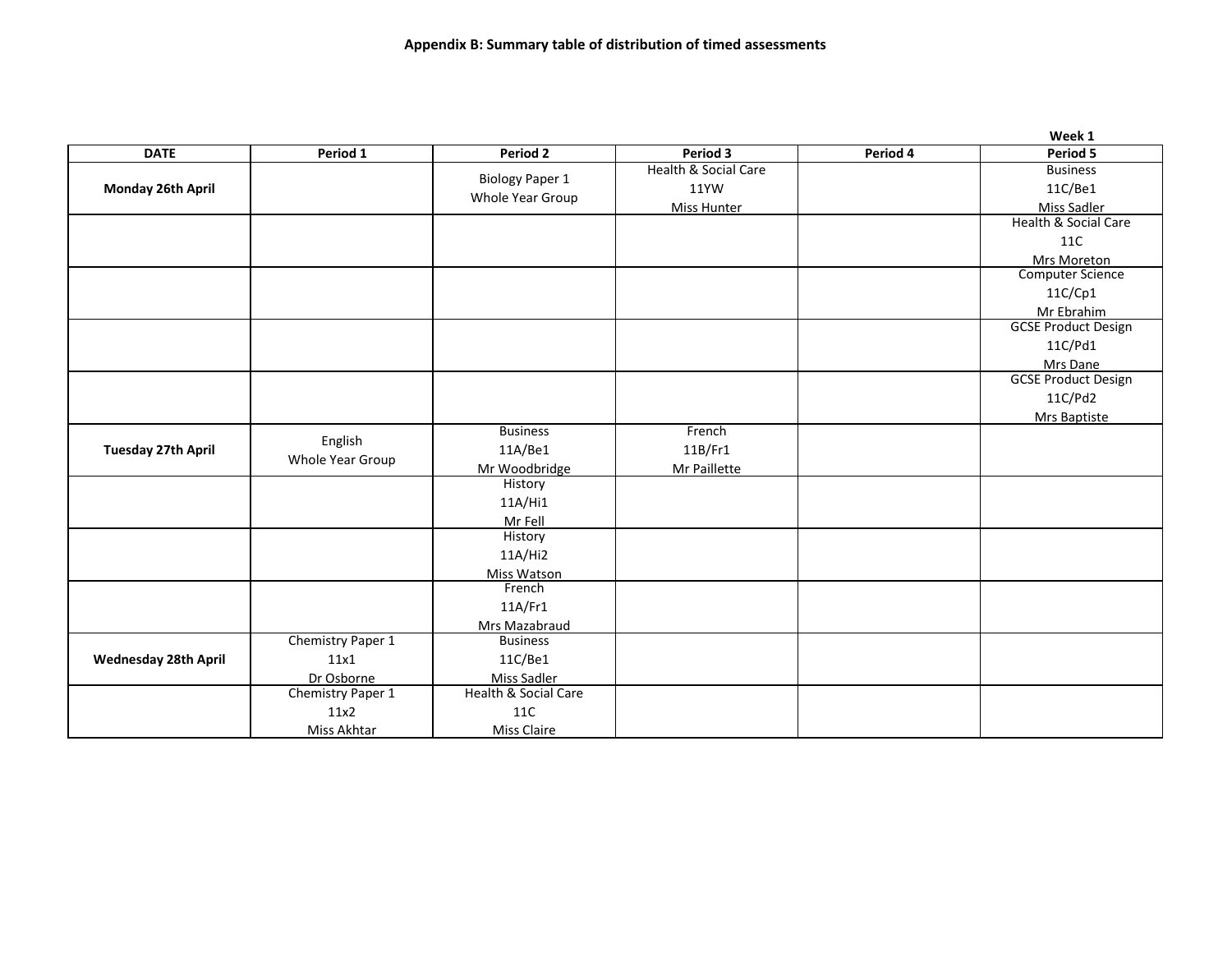|                      |                                 |                            |                  |          | Week 1   |
|----------------------|---------------------------------|----------------------------|------------------|----------|----------|
| <b>DATE</b>          | Period 1                        | Period 2                   | Period 3         | Period 4 | Period 5 |
|                      | Chemistry Paper 1               | History                    |                  |          |          |
| Wednesday 28th April | 11x3                            | 11C/Hi1                    |                  |          |          |
|                      | Mr Sutton                       | <b>Miss Carter</b>         |                  |          |          |
|                      | Chemistry Paper 1               | French                     |                  |          |          |
|                      | 11x4                            | 11C/Fr1                    |                  |          |          |
|                      | Mr J Coughlan                   | Mrs Mazabraud              |                  |          |          |
|                      | <b>Health &amp; Social Care</b> | <b>GCSE Product Design</b> |                  |          |          |
|                      | 11YW                            | 11C/Pd1                    |                  |          |          |
|                      | Miss Hunter                     | Mrs Armstrong/Mrs Dane     |                  |          |          |
|                      |                                 | <b>GCSE Product Design</b> |                  |          |          |
|                      |                                 | 11C/Pd2                    |                  |          |          |
|                      |                                 | Mrs Baptiste               |                  |          |          |
|                      |                                 | Physics Paper 1            | Maths            |          |          |
| Thursday 29th April  |                                 | Whole Year Group           | Whole Year Group |          |          |
|                      |                                 | <b>GCSE Fine Art</b>       | <b>Business</b>  |          |          |
|                      | Chemistry Paper 1               | 11B                        |                  |          |          |
| Friday 30th April    | 11y1                            |                            | 11A/Be1          |          |          |
|                      | Mrs Brown<br>Chemistry Paper 1  | Mrs Baptiste               | Mr Woodbridge    |          |          |
|                      | 11y2                            |                            |                  |          |          |
|                      | Mr Wilson                       |                            |                  |          |          |
|                      | Chemistry Paper 1               |                            |                  |          |          |
| Friday 30th April    | 11y3                            |                            |                  |          |          |
|                      | Miss Mayor                      |                            |                  |          |          |
|                      | Chemistry Paper 1               |                            |                  |          |          |
|                      | 11w1                            |                            |                  |          |          |
|                      | Mr Cunnane                      |                            |                  |          |          |
|                      | Chemistry Paper 1               |                            |                  |          |          |
|                      | 11w2                            |                            |                  |          |          |
|                      | Miss Beard                      |                            |                  |          |          |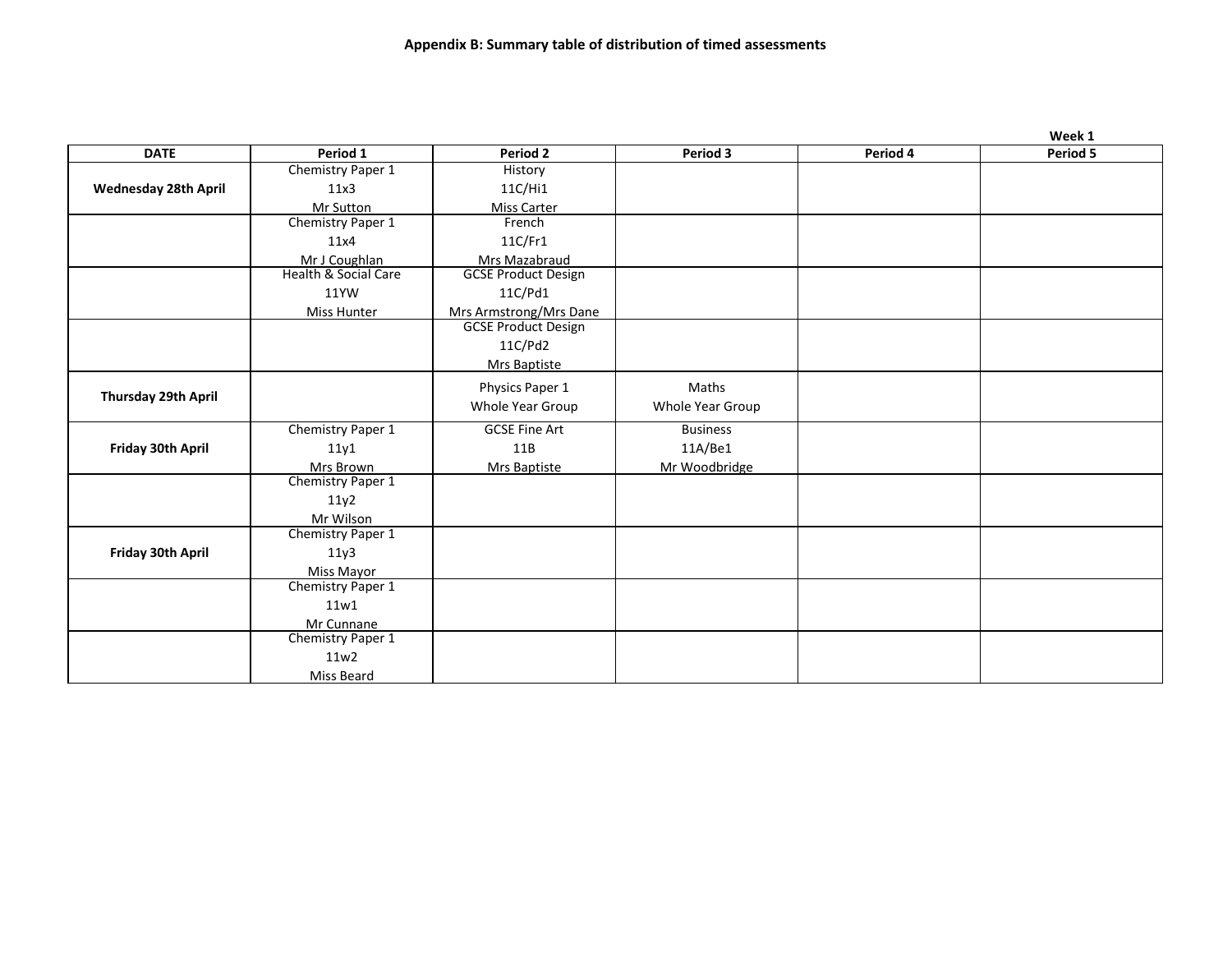|                          |                      |                            |          |          | Week 2               |
|--------------------------|----------------------|----------------------------|----------|----------|----------------------|
| <b>DATE</b>              | Period 1             | Period 2                   | Period 3 | Period 4 | Period 5             |
|                          |                      |                            |          |          |                      |
| <b>Monday 3rd May</b>    |                      |                            |          |          |                      |
|                          |                      |                            |          |          |                      |
|                          | English              | Geography                  |          |          |                      |
| <b>Tuesday 4th May</b>   | Whole Year Group     | 11B/Gg1                    |          |          |                      |
|                          |                      | Mr Mullins                 |          |          |                      |
|                          |                      | Geography                  |          |          |                      |
|                          |                      | 11B/Gg2                    |          |          |                      |
|                          |                      | Mr Tsintas                 |          |          |                      |
|                          |                      | <b>Media Studies</b>       |          |          |                      |
|                          |                      | 11B                        |          |          |                      |
|                          |                      | Mr Welch                   |          |          |                      |
|                          |                      | <b>GCSE Fine Art</b>       |          |          |                      |
|                          |                      | 11B                        |          |          |                      |
|                          |                      | <b>Mrs Baptiste</b>        |          |          |                      |
|                          |                      | History                    |          |          |                      |
|                          |                      | 11B/Hi1                    |          |          |                      |
|                          |                      | Miss Watson                |          |          |                      |
|                          |                      | History                    |          |          |                      |
|                          |                      | 11B/Hi2                    |          |          |                      |
|                          |                      | Mr Bennett                 |          |          |                      |
|                          | Health & Social Care | <b>GCSE Fine Art</b>       |          |          | Geography            |
| <b>Wednesday 5th May</b> | 11YW                 | <b>11C</b>                 |          |          | 11A/Gg1              |
|                          | <b>Miss Hunter</b>   | <b>Miss Swingler</b>       |          |          | Mr Reed              |
|                          |                      | Health & Social Care       |          |          | Geography            |
|                          |                      | <b>11C</b>                 |          |          | 11A/Gg2              |
|                          |                      | Mrs Moreton                |          |          | Mr Mullins           |
|                          |                      | <b>GCSE Product Design</b> |          |          | <b>Media Studies</b> |
|                          |                      | 11C/Pd1                    |          |          | 11A                  |
|                          |                      | Mrs Armstrrong/Mrs Dane    |          |          | Mr Welch             |
|                          |                      | <b>GCSE Product Design</b> |          |          | <b>GCSE Fine Art</b> |
|                          |                      | 11C/Pd2                    |          |          | 11A                  |
|                          |                      | Mrs Baptiste               |          |          | <b>Miss Swingler</b> |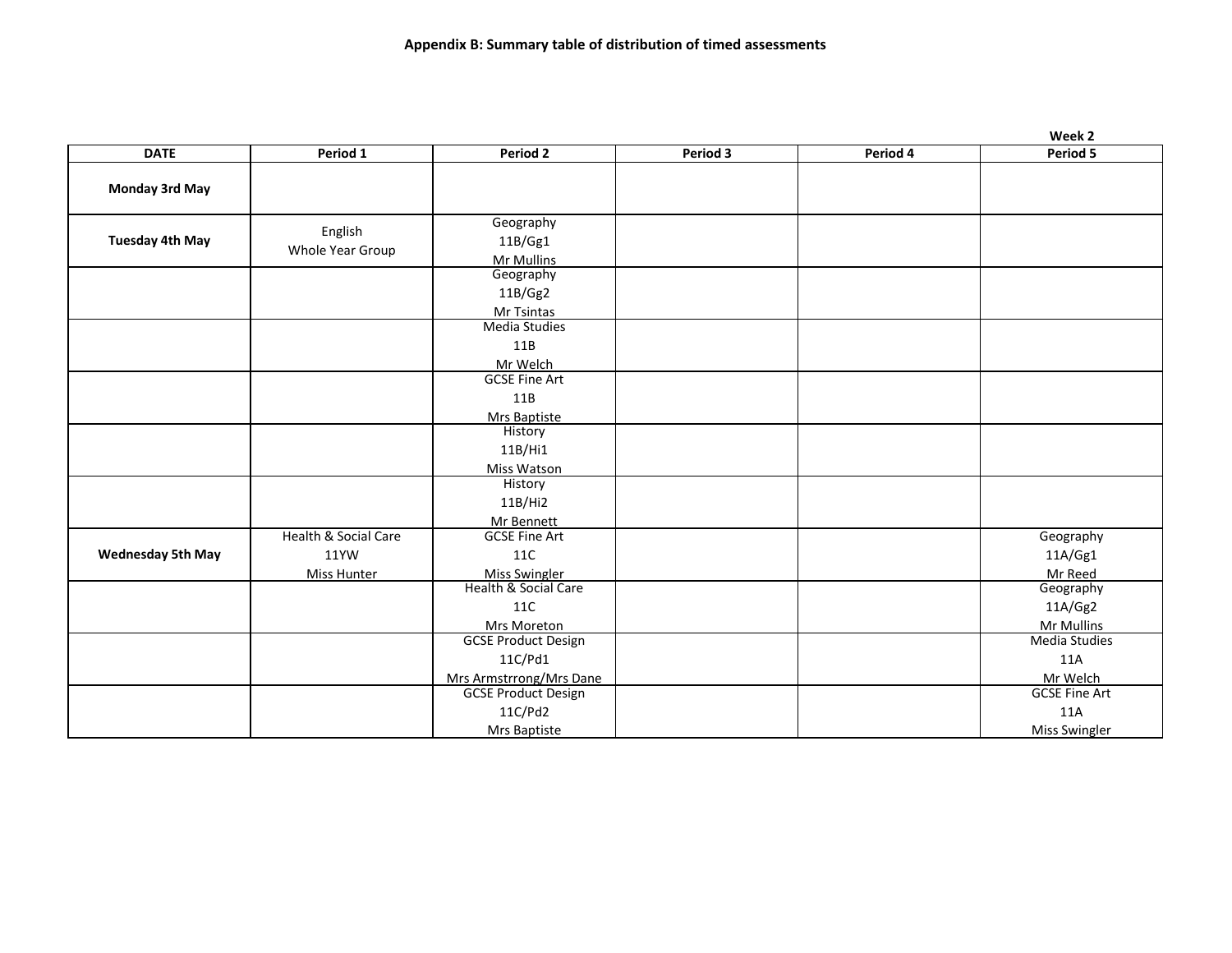|                  |                           |                 |                                              |                                                     | Week 2   |
|------------------|---------------------------|-----------------|----------------------------------------------|-----------------------------------------------------|----------|
| <b>DATE</b>      | Period 1                  | <b>Period 2</b> | Period 3                                     | Period 4                                            | Period 5 |
| Thursday 6th May |                           |                 | Maths<br>Whole Year Group                    | <b>Media Studies</b><br>11C<br>Mr Takhar            |          |
|                  |                           |                 |                                              | Music<br>11C<br>Miss Hughes                         |          |
|                  |                           |                 |                                              | <b>GCSE Fine Art</b><br>11C<br><b>Miss Swingler</b> |          |
| Thursday 6th May |                           |                 |                                              | Computer Science<br>11C/Cp1<br>Mr Ebrahim/Ms Zenkic |          |
| Friday 7th May   | Maths<br>Whole Year Group |                 | <b>GCSE Fine Art</b><br>11A<br>Miss Swingler |                                                     |          |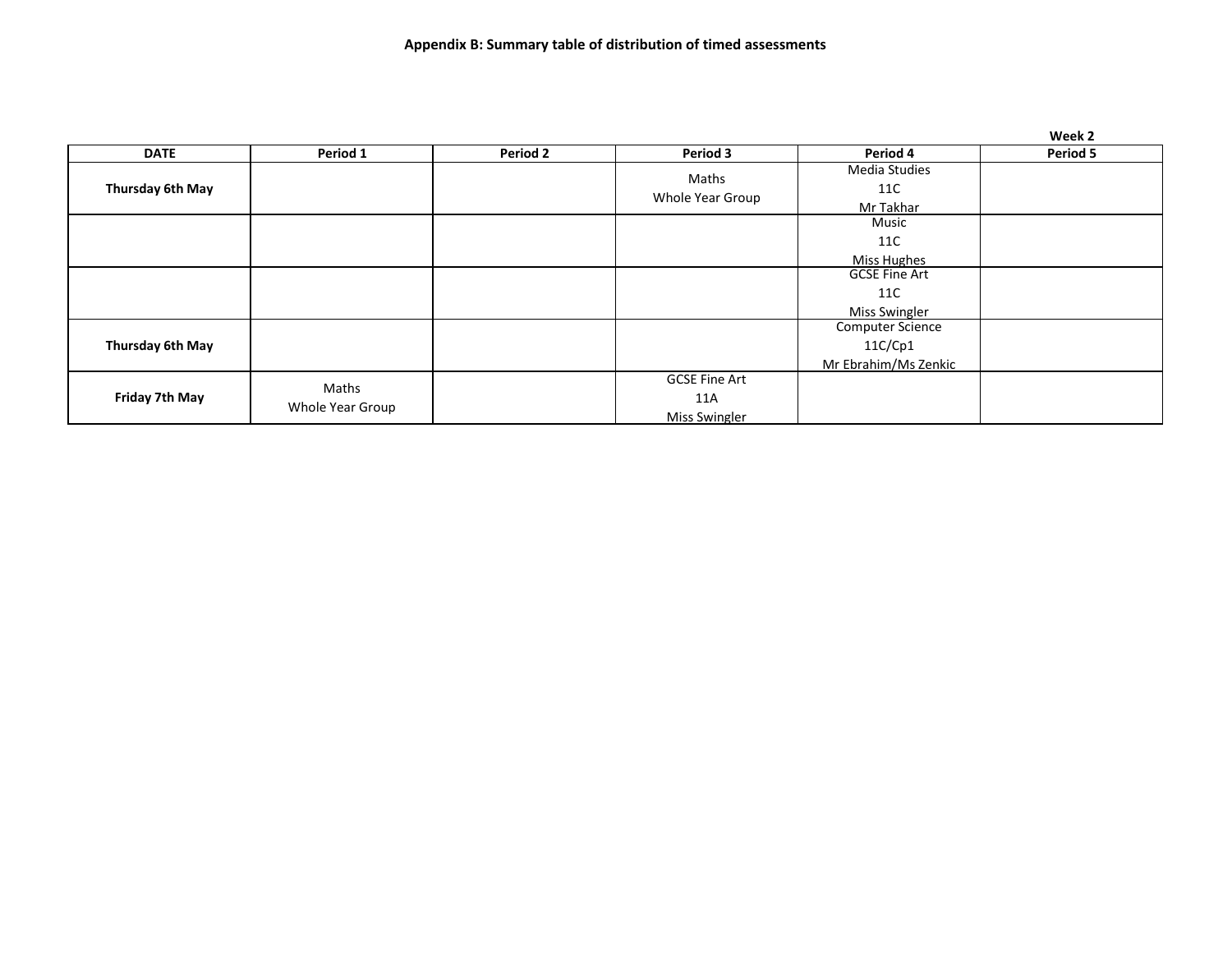|                           |                  |                            |                  |                      | Week 1                     |
|---------------------------|------------------|----------------------------|------------------|----------------------|----------------------------|
| <b>DATE</b>               | Period 1         | Period 2                   | Period 3         | Period 4             | Period 5                   |
|                           |                  |                            |                  |                      | <b>Music</b>               |
| Monday 10th May           |                  |                            |                  |                      | 11C                        |
|                           |                  |                            |                  |                      | Mrs Choudhury              |
|                           |                  |                            |                  |                      | <b>Computer Science</b>    |
|                           |                  |                            |                  |                      | 11C/Cp1                    |
|                           |                  |                            |                  |                      | Mr Ebrahim                 |
|                           |                  |                            |                  |                      | <b>GCSE Product Design</b> |
|                           |                  |                            |                  |                      | 11C/Pd1                    |
|                           |                  |                            |                  |                      | Mrs Dane                   |
|                           |                  |                            |                  |                      | <b>GCSE Product Design</b> |
|                           |                  |                            |                  |                      | 11C/Pd2                    |
|                           |                  |                            |                  |                      | Mrs Baptiste               |
|                           | English          | History                    | History          |                      |                            |
| Tuesday 11th May          | Whole Year Group | 11A/Hi1                    | 11B/Hi1          |                      |                            |
|                           |                  | Mr Fell                    | Miss Watson      |                      |                            |
|                           |                  | History                    | History          |                      |                            |
|                           |                  | 11A/Hi2                    | 11B/Hi2          |                      |                            |
|                           |                  | Miss Watson                | Mr Bennett       |                      |                            |
|                           |                  | <b>GCSE Product Design</b> | Maths            |                      |                            |
| <b>Wednesday 12th May</b> |                  | 11C/Pd1                    | Whole Year Group |                      |                            |
|                           |                  | Mrs Dane                   |                  |                      |                            |
|                           |                  | <b>GCSE Product Design</b> |                  |                      |                            |
|                           |                  | 11C/Pd2                    |                  |                      |                            |
|                           |                  | Mrs Baptiste               |                  |                      |                            |
|                           |                  | History                    |                  |                      |                            |
|                           |                  | 11C/Hi1                    |                  |                      |                            |
|                           |                  | <b>Miss Carter</b>         |                  | <b>GCSE Fine Art</b> |                            |
| Thursday 13th May         |                  |                            |                  | 11B                  |                            |
|                           |                  |                            |                  |                      |                            |
|                           |                  |                            |                  | Mrs Baptiste         |                            |
|                           |                  |                            |                  |                      |                            |
| Friday 14th May           |                  |                            |                  |                      |                            |
|                           |                  |                            |                  |                      |                            |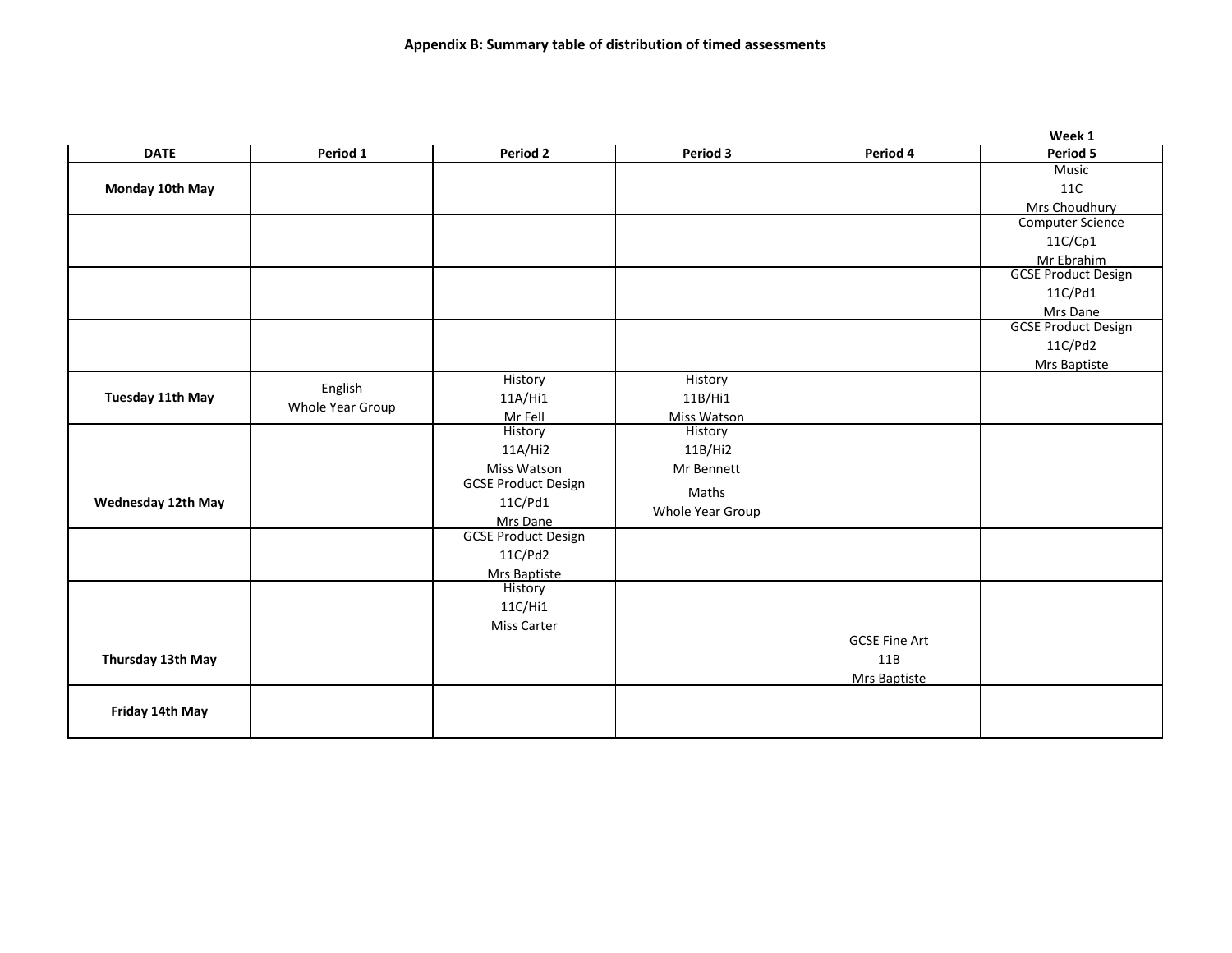|                           |                                |                      |                        |                        | Week 2               |
|---------------------------|--------------------------------|----------------------|------------------------|------------------------|----------------------|
| <b>DATE</b>               | Period 1                       | Period 2             | Period 3               | Period 4               | Period 5             |
|                           |                                | Geography            | Geography              |                        |                      |
| Monday 17th May           |                                | 11A/Gg1              | 11B/Gg1                |                        |                      |
|                           |                                | Mr Reed              | Mr Mullins             |                        |                      |
|                           |                                | Geography            | Geography              |                        |                      |
|                           |                                | 11A/Gg2              | 11B/Gg2                |                        |                      |
|                           |                                | Mr Mullins           | Mr Tsintas             |                        |                      |
|                           |                                | French               | French                 |                        |                      |
|                           |                                | 11B/Fr1              | 11B/Fr1                |                        |                      |
|                           |                                | Mr Paillette         | Mr Paillette           |                        |                      |
|                           |                                | <b>GCSE Fine Art</b> | <b>Biology Paper 2</b> | <b>Biology Paper 2</b> |                      |
| Tuesday 18th May          |                                | 11B                  | 11x1                   | 11y1                   |                      |
|                           |                                | <b>Mrs Baptiste</b>  | Dr Osborne             | Mr Coughlan            |                      |
|                           |                                |                      | <b>Biology Paper 2</b> | <b>Biology Paper 2</b> |                      |
|                           |                                |                      | 11x2                   | 11y2                   |                      |
|                           |                                |                      | Mr Ram                 | Dr Jameson             |                      |
|                           |                                |                      | <b>Biology Paper 2</b> | <b>Biology Paper 2</b> |                      |
|                           |                                |                      | 11x3                   | 11y3                   |                      |
|                           |                                |                      | Mr Sutton              | Mr Sutton              |                      |
|                           |                                |                      | <b>Biology Paper 2</b> | <b>Biology Paper 2</b> |                      |
|                           |                                |                      | 11x4                   | 11w1                   |                      |
|                           |                                |                      | Mrs Shore              | Mr Ram                 |                      |
|                           |                                |                      |                        | <b>Biology Paper 2</b> |                      |
|                           |                                |                      |                        | 11w2                   |                      |
|                           |                                |                      |                        | <b>Miss Beard</b>      |                      |
|                           | Chemistry Paper 2              | <b>GCSE Fine Art</b> |                        |                        | <b>GCSE Fine Art</b> |
| <b>Wednesday 19th May</b> | 11x1                           | 11C                  |                        |                        | 11A                  |
|                           | <b>Miss Start</b>              | <b>Miss Swingler</b> |                        |                        | <b>Miss Swingler</b> |
|                           | Chemistry Paper 2              | French               |                        |                        |                      |
|                           | 11x2                           | 11C/Fr1              |                        |                        |                      |
|                           | Mr Ram                         | Mrs Mazabraud        |                        |                        |                      |
|                           | Chemistry Paper 2              |                      |                        |                        |                      |
|                           | 11x3                           |                      |                        |                        |                      |
|                           |                                |                      |                        |                        |                      |
|                           | Mr Sutton<br>Chemistry Paper 2 |                      |                        |                        |                      |
|                           | 11x4                           |                      |                        |                        |                      |
|                           |                                |                      |                        |                        |                      |
|                           | Mr Coughlan                    |                      |                        |                        |                      |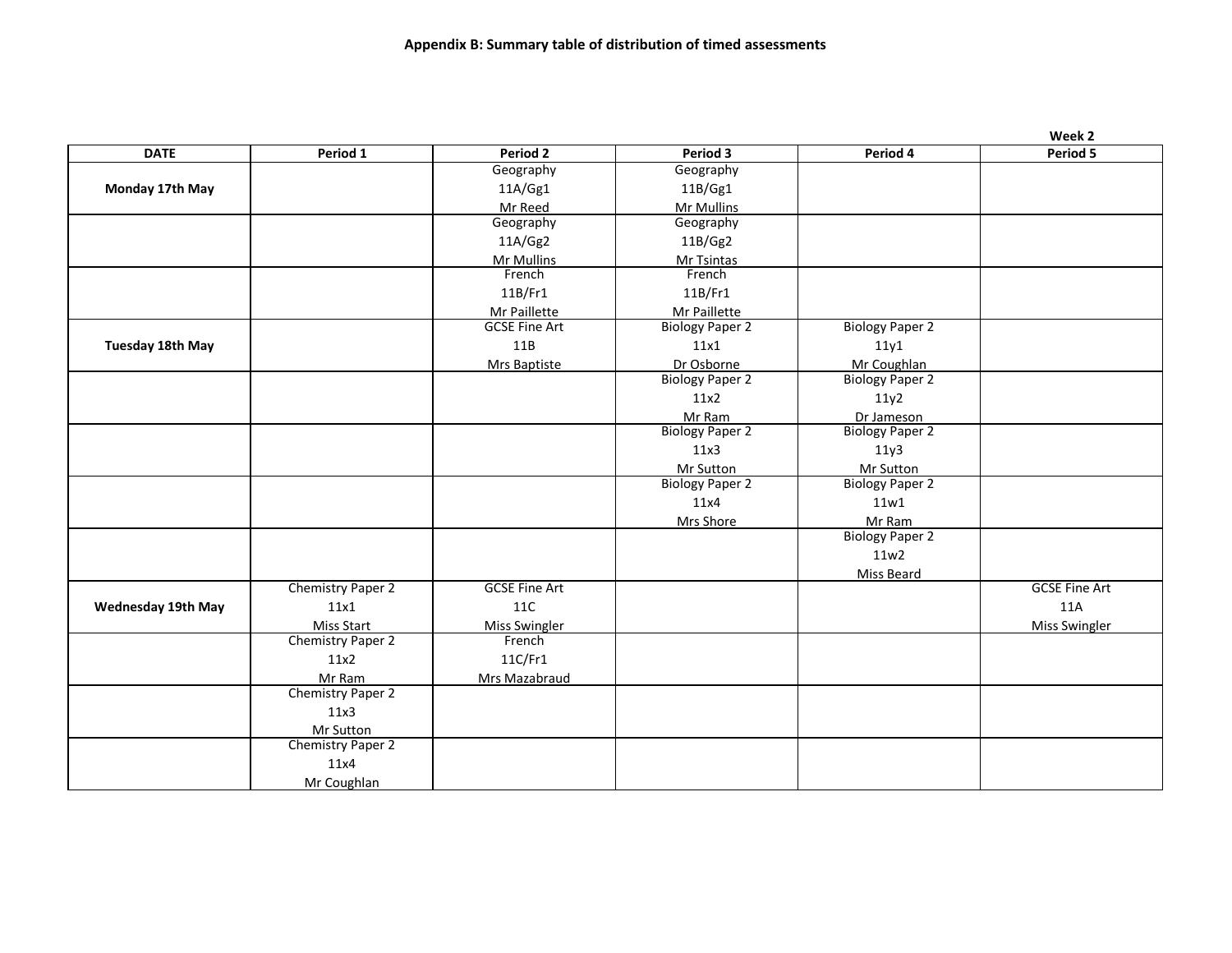|                   |                   |                        |                      |                         | Week 2   |
|-------------------|-------------------|------------------------|----------------------|-------------------------|----------|
| <b>DATE</b>       | Period 1          | Period 2               | Period 3             | Period 4                | Period 5 |
|                   | Chemistry Paper 2 |                        |                      | PE-Paper 1              |          |
| Thursday 20th May | 11y1              |                        |                      | 11C                     |          |
|                   | Mrs Brown         |                        |                      | Mr Moon                 |          |
|                   | Chemistry Paper 2 |                        |                      | <b>GCSE Fine Art</b>    |          |
|                   | 11y2              |                        |                      | 11C                     |          |
|                   | Mrs Jones         |                        |                      | <b>Miss Swingler</b>    |          |
|                   | Chemistry Paper 2 |                        |                      | <b>Computer Science</b> |          |
|                   | 11y3              |                        |                      | 11C/Cp1                 |          |
|                   | <b>Miss Start</b> |                        |                      | Mr Ebrahim/Ms Zenkic    |          |
|                   | Chemistry Paper 2 |                        |                      |                         |          |
|                   | 11w1              |                        |                      |                         |          |
|                   | Mr Ram            |                        |                      |                         |          |
|                   | Chemistry Paper 2 |                        |                      |                         |          |
|                   | 11w2              |                        |                      |                         |          |
|                   | Miss Akhtar       |                        |                      |                         |          |
|                   |                   | <b>Physics Paper 2</b> | <b>GCSE Fine Art</b> | Physics Paper 2         |          |
| Friday 21st May   |                   | 11x1                   | 11A                  | 11y1                    |          |
|                   |                   | Mr Sutton              | <b>Miss Swingler</b> | Mr Lindow               |          |
|                   |                   | <b>Physics Paper 2</b> |                      | Physics Paper 2         |          |
|                   |                   | 11x2                   |                      | 11y2                    |          |
|                   |                   | Miss Akhtar            |                      | Dr Jameson              |          |
|                   |                   | Physics Paper 2        |                      | Physics Paper 2         |          |
|                   |                   | 11x3                   |                      | 11y3                    |          |
|                   |                   | Miss Mayor             |                      | Miss Mayor              |          |
|                   |                   | Physics Paper 2        |                      | Physics Paper 2         |          |
|                   |                   | 11x4                   |                      | 11w1                    |          |
|                   |                   | Mr J Coughlan          |                      | Mrs Giubertoni          |          |
|                   |                   |                        |                      | Physics Paper 2         |          |
|                   |                   |                        |                      | 11w2                    |          |
|                   |                   |                        |                      | Miss Bisset             |          |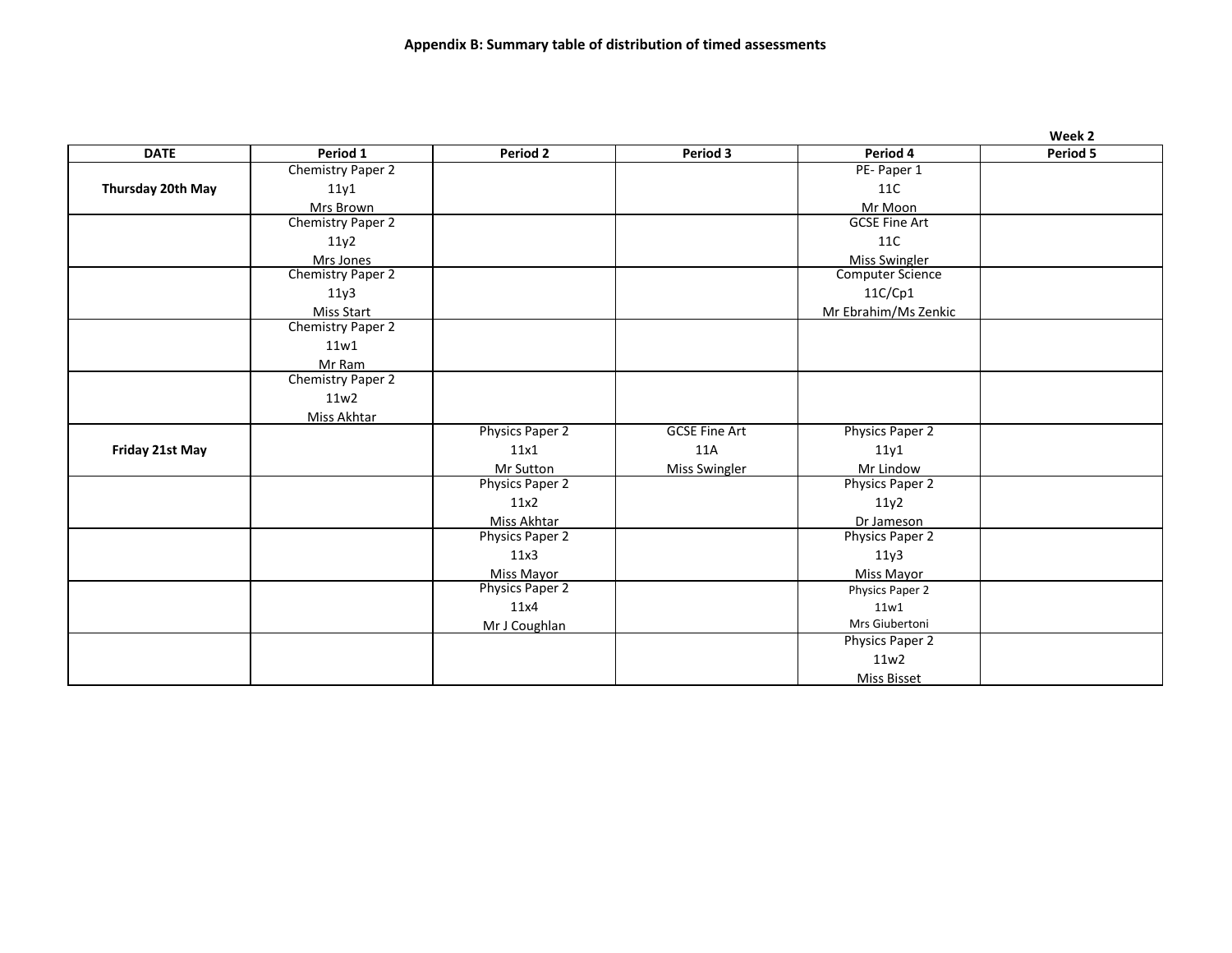|                           |                  |                               |                      |          | Week 1                  |
|---------------------------|------------------|-------------------------------|----------------------|----------|-------------------------|
| <b>DATE</b>               | Period 1         | Period 2                      | Period 3             | Period 4 | Period 5                |
|                           |                  |                               |                      |          | PE-Paper 1              |
| Monday 24th May           |                  |                               |                      |          | <b>11C</b>              |
|                           |                  |                               |                      |          | Miss Ellis              |
|                           |                  |                               |                      |          | <b>Media Studies</b>    |
|                           |                  |                               |                      |          | <b>11C</b>              |
|                           |                  |                               |                      |          | Mr Takhar               |
|                           |                  |                               |                      |          | <b>Computer Science</b> |
|                           |                  |                               |                      |          | 11C/Cp1                 |
|                           |                  |                               |                      |          | Mr Ebrahim              |
|                           |                  |                               |                      |          | History                 |
|                           |                  |                               |                      |          | 11C/Hi1                 |
|                           |                  |                               |                      |          | <b>Miss Carter</b>      |
|                           |                  |                               |                      |          | French                  |
|                           |                  |                               |                      |          | 11C/Fr1                 |
|                           |                  |                               |                      |          | Mrs Mazabraud           |
|                           | English          | <b>Media Studies</b>          | <b>Media Studies</b> |          |                         |
| <b>Tuesday 25th May</b>   |                  | 11A                           | 11B                  |          |                         |
|                           | Whole Year Group | Mr Welch                      | Mr Welch             |          |                         |
|                           |                  | History                       | History              |          |                         |
|                           |                  | 11A/Hi1                       | 11B/Hi1              |          |                         |
|                           |                  | Mr Fell                       | Miss Watson          |          |                         |
|                           |                  | History                       | History              |          |                         |
|                           |                  | 11A/Hi2                       | 11B/Hi2              |          |                         |
|                           |                  | Miss Watson                   | Mr Bennett           |          |                         |
|                           |                  | French                        | French               |          |                         |
|                           |                  | 11A/Fr1                       | 11B/Fr1              |          |                         |
|                           |                  | Mrs Mazabraud                 | Mr Paillette         |          |                         |
|                           |                  |                               | <b>GCSE Fine Art</b> |          |                         |
|                           |                  |                               | 11B                  |          |                         |
|                           |                  |                               | Mrs Baptiste         |          |                         |
|                           |                  | <b>GCSE Product Design</b>    |                      |          |                         |
| <b>Wednesday 26th May</b> |                  | 11C/Pd1                       |                      |          |                         |
|                           |                  | <b>Mrs Dane/Mrs Armstrong</b> |                      |          |                         |
|                           |                  | <b>GCSE Product Design</b>    |                      |          |                         |
|                           |                  | 11C/Pd2                       |                      |          |                         |
|                           |                  | Mrs Baptiste                  |                      |          |                         |